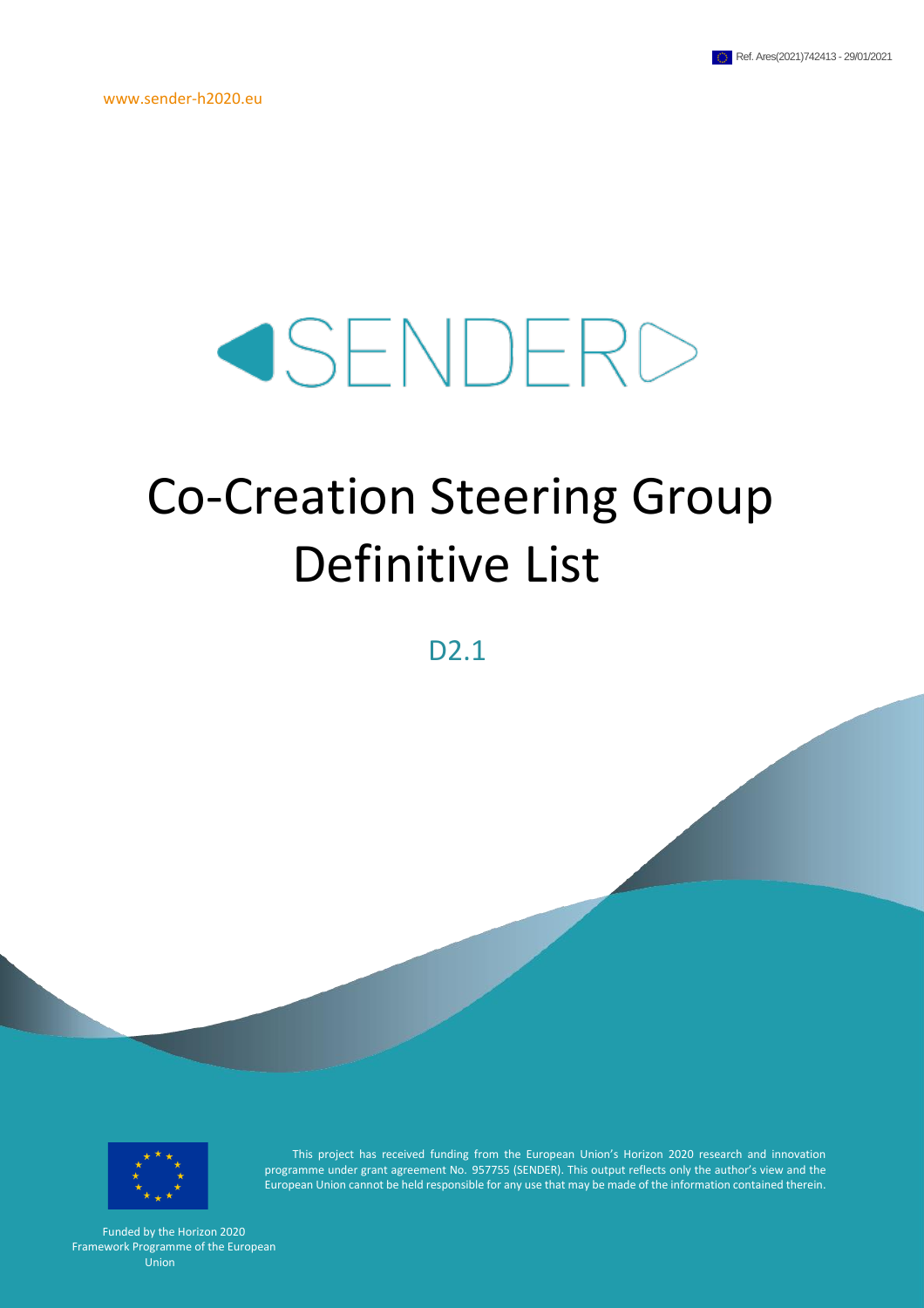

Deliverable D2.1 Co-Creation Steering Group Definitive List

# SENDERD

Organisation: SIN Main authors: Christian Kunze

www.sender-h2020.eu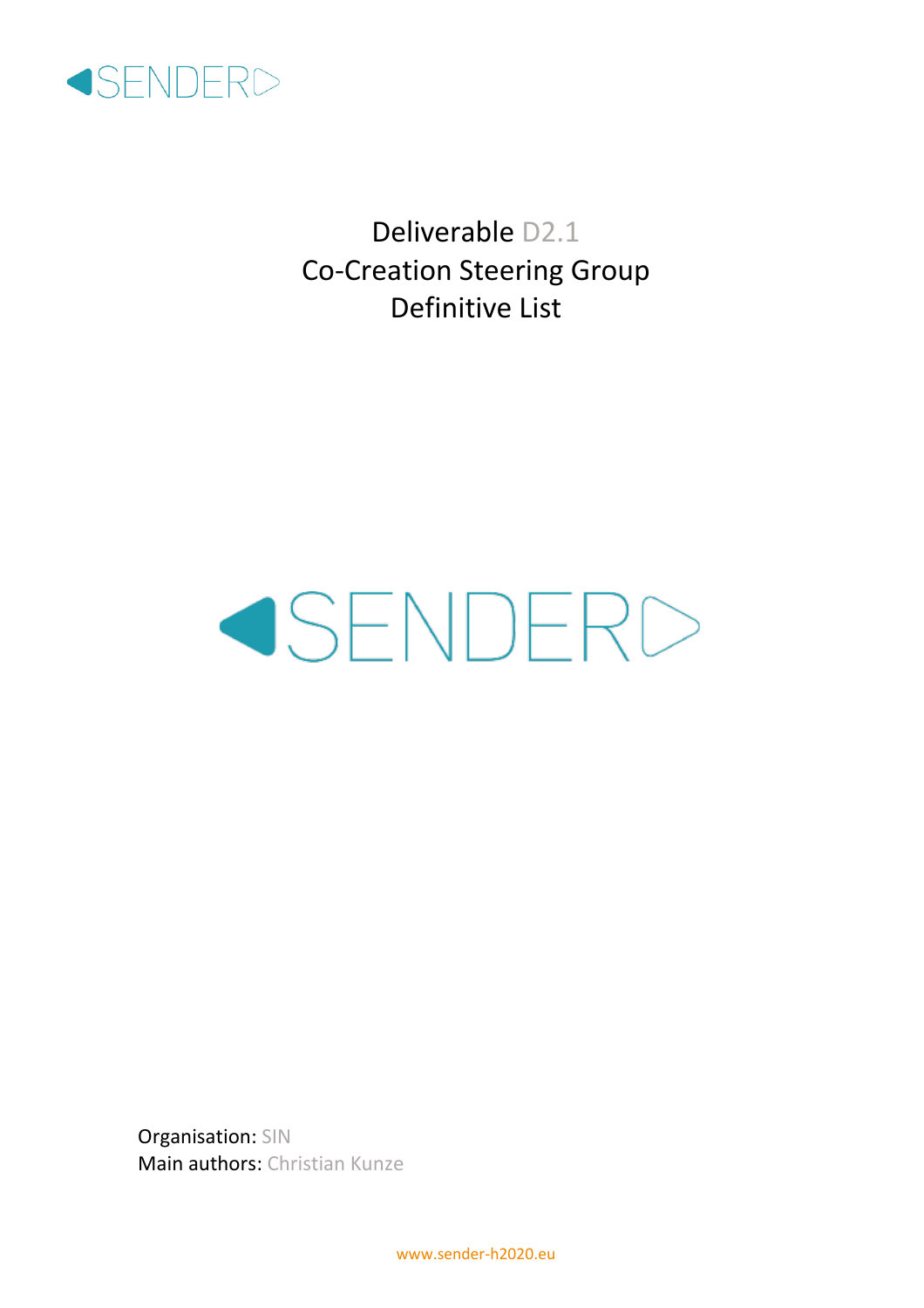

### Date (25/01/2021)

# DELIVERABLE D2.1 – VERSION 1 WORK PACKAGE N° 2

| Nature of the deliverable |                                                               |  |  |  |  |
|---------------------------|---------------------------------------------------------------|--|--|--|--|
| -R                        | Document, report (excluding the periodic and final reports)   |  |  |  |  |
| <b>DEM</b>                | Demonstrator, pilot, prototype, plan designs                  |  |  |  |  |
| DEC.                      | Websites, patents filing, press & media actions, videos, etc. |  |  |  |  |
| l other                   | Software, technical diagram, etc.                             |  |  |  |  |

| Dissemination Level |                                                                            |    |  |  |
|---------------------|----------------------------------------------------------------------------|----|--|--|
| PU                  | Public, fully open, e.g. web                                               | PU |  |  |
| CO                  | Confidential, restricted under conditions set out in Model Grant Agreement |    |  |  |
| <b>CI</b>           | Classified, information as referred to in Commission Decision 2001/844/EC  |    |  |  |
|                     |                                                                            |    |  |  |
|                     |                                                                            |    |  |  |

| <b>Quality procedure</b> |         |                  |                      |  |  |  |
|--------------------------|---------|------------------|----------------------|--|--|--|
| Date                     | Version | <b>Reviewers</b> | Comments             |  |  |  |
| 31.12.2020               | 0.1     | <b>NTNU KULT</b> | Review               |  |  |  |
| 31.12.2020               | 0.2     |                  | Changes Included     |  |  |  |
| 14.01.2021               | 0.3     | <b>VTT</b>       | Review               |  |  |  |
| 15.01.2021               | 0.4     |                  | Changes Included     |  |  |  |
| 15.01.2021               | 0.5     | <b>TRIALOG</b>   | Review               |  |  |  |
| 15.01.2021               |         |                  | Changes Included     |  |  |  |
| 25.01.2021               | 1.0     | <b>SIN</b>       | <b>Final Version</b> |  |  |  |

### <span id="page-2-0"></span>*Acknowledgements*

This report is part of the deliverables from the project "SENDER" which has received funding from the European Union's Horizon 2020 research and innovation program under grant agreement No 957755.

More information on the project can be found at https://www.sender-h2020.eu.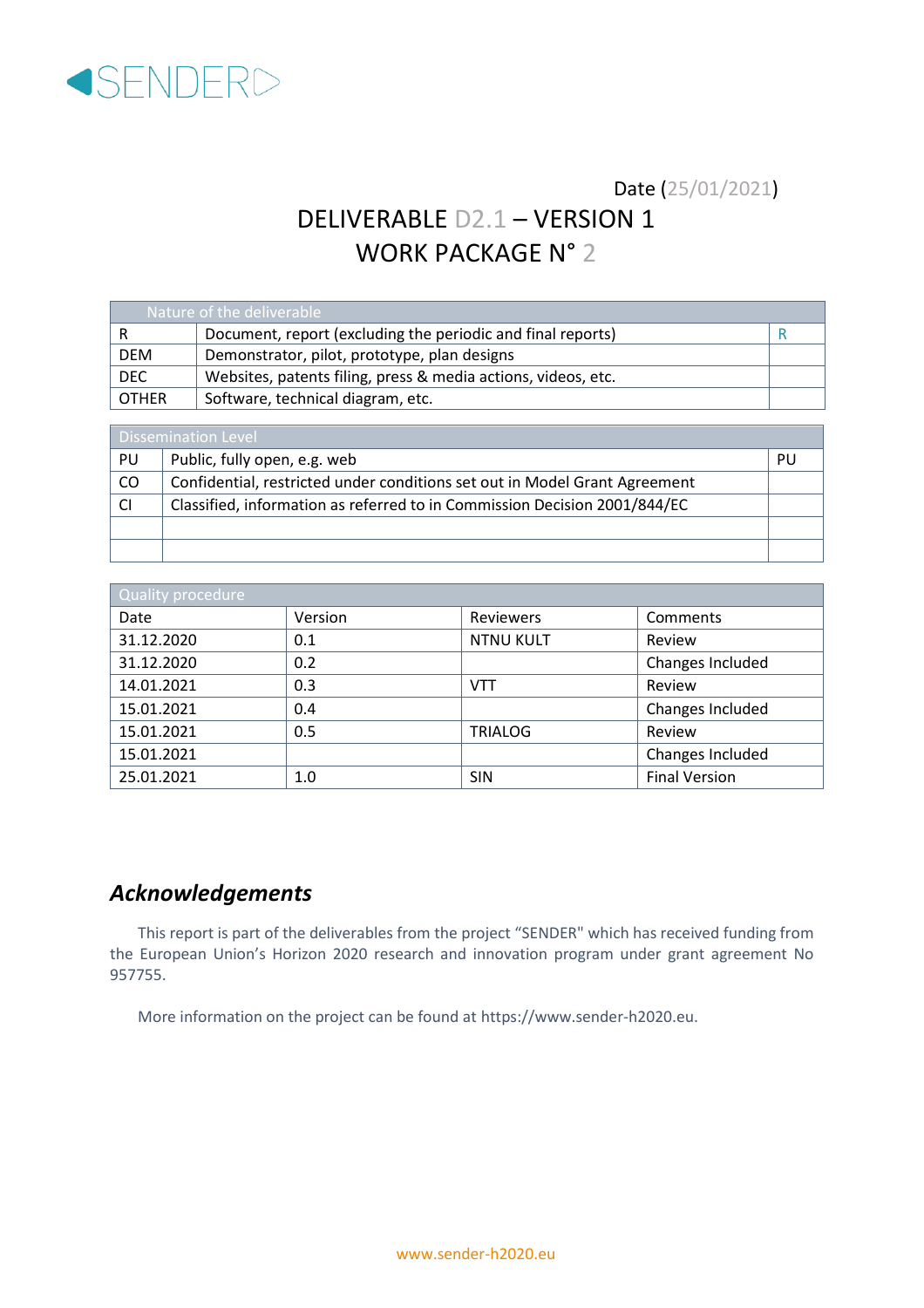

### <span id="page-3-0"></span>*Executive summary*

SENDER will develop the next generation of energy service applications for demand-response, home-automation, -convenience and -security. It puts consumers at the heart of the energy market by engaging them in a co-creation process with other actors from the energy domain during the specification of pro-active DR mechanisms to cater for the consumers' long-term incentivization.

To validate the methodology and the technologies developed in the project, three demonstrations will be implemented in WP7, in countries with different cultures (Spain, Austria and Finland) and populations with different needs or relations to energy. The spectrum is wide to facilitate the replication of the solution developed after the end of the project into other countries from the EU with similar characteristics to the chosen demonstration sites.

WP2 has the general objective to create and manage a co-creation steering group, gather its members, organize co-creation workshops at each demonstration site, and gather members to them.

Consequently, SENDER will provide four deliverables in WP2:

- D2.1: Co-creation steering group definitive list
- D2.2: Co-creation workshops report
- D2.3: Co-creation conclusion report
- D2.4: Use-cases report

This report contains Deliverable **D2.1 – Co-Creation Steering Group Definitive List** and its final composition is outlined on page 10.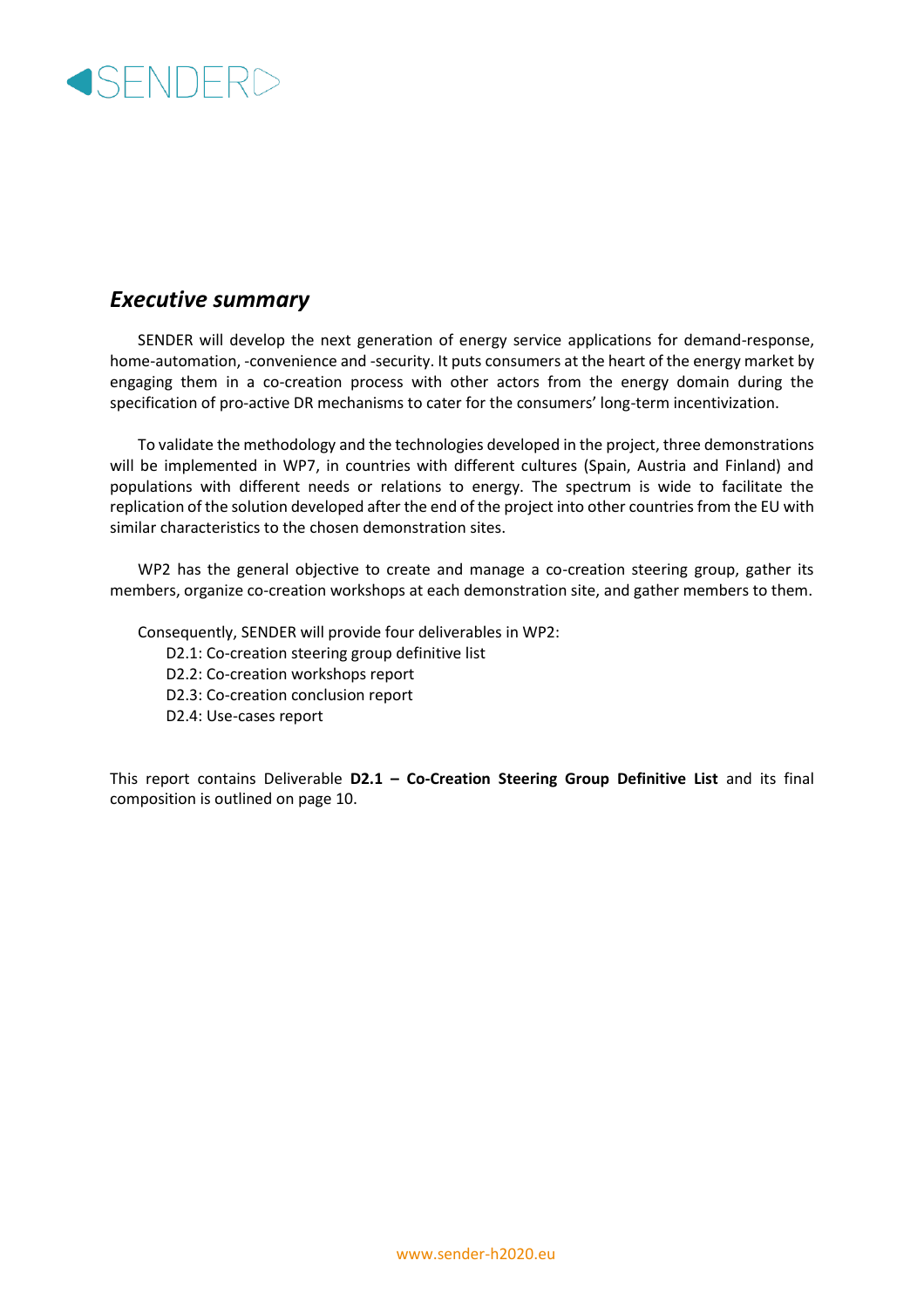

# **Table of contents**

|      | 2.1. |  |
|------|------|--|
|      | 2.2. |  |
| 2.3. |      |  |
|      | 2.4. |  |
| 3.   |      |  |
|      |      |  |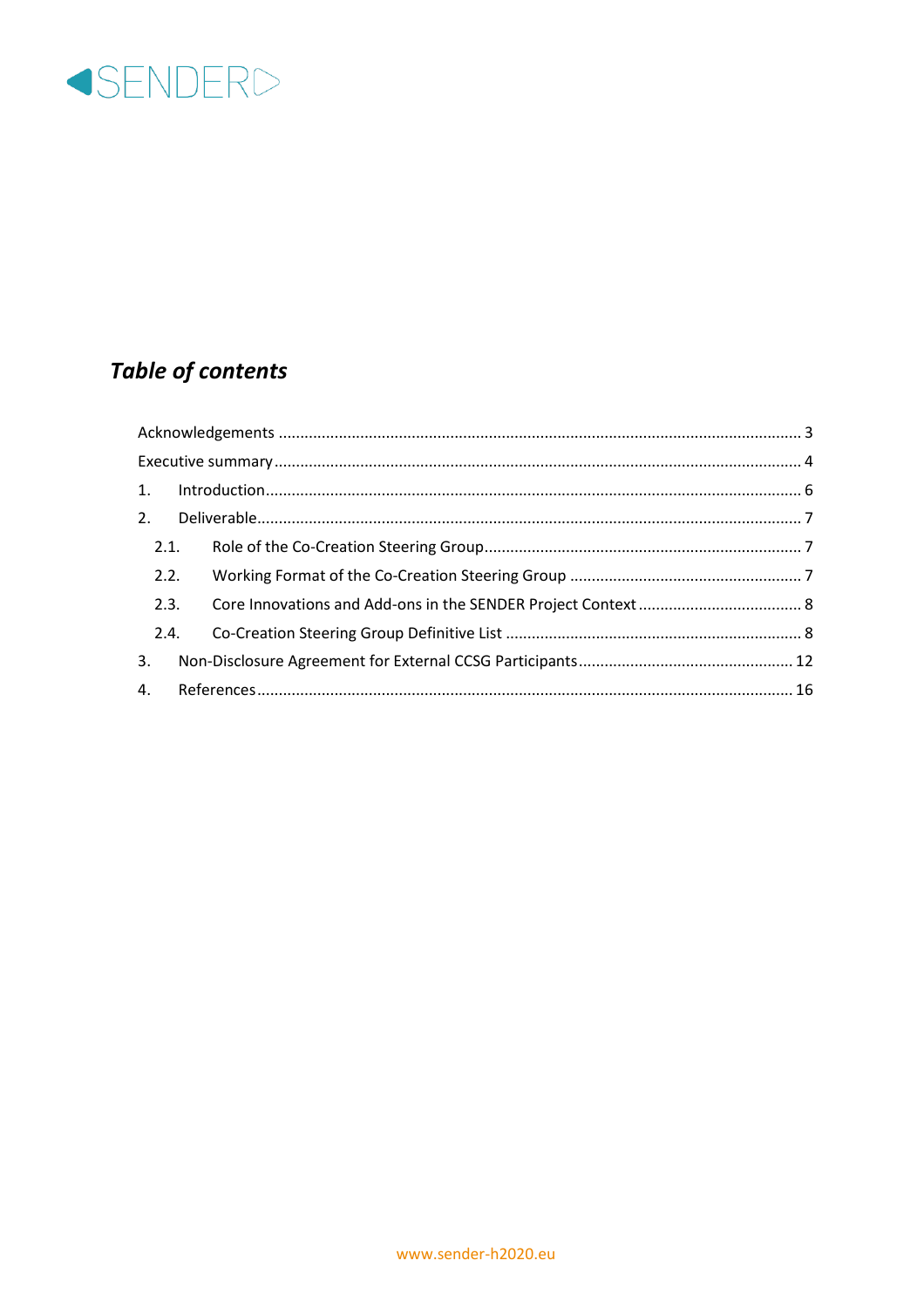

### <span id="page-5-0"></span>*1. Introduction*

As the EU moves towards sustainable energy, co-creation processes are the future of the energy service market. This entails a shift in the balance of power, turning customers into a new generation of collaborators and putting them at the heart of the energy sector.

The EU-funded SENDER project will develop energy service applications for proactive demand response (DR), home automation, convenience, and security mechanisms. By engaging customers in a co-creation process, the project will shift DR from a reactive to a proactive approach. Consumer data will be collected and processed to identify typical consumption patterns, mirror them by digital twins (DTs) based on artificial intelligence technologies and aggregate the DTs' supply/demand characteristics.

To turn energy consumers into collaborators, the SENDER project requires an organisational structure that allows consumers to express their requirements and wishes regarding the development and implementation of energy service applications. For this purpose, the project consortium implements a co-creation steering group with consumer participation and to conduct co-creation workshops with consumers in WP2 of the SENDER project.

Both the co-creation steering group and the results of the co-creation workshops deliver central input for WP3 "Specification of a pro-active demand response system with consumers" and WP4 "Policies, regulations, cyber security and data protection with consumers."

As e.g., the development of digital twins is closely related to aspects of consumer personal data privacy and security, WP2 will strictly follow the project-specific guidelines on ethic requirements developed in WP10. This will guarantee compliance with legal and ethical requirements relating to privacy and personal data preservation, which may also lead to considering the protection of other fundamental rights exercised in the private sphere.

Furthermore, data privacy and security will be considered at each development step together with WP1 "Project Management" to

- 1) identify the applicable legal and ethical requirements,
- 2) implement these requirements during the conception of the project and tools, and
- 3) execute the legal and ethical assessment of the project to make sure that every privacy issue the project may pose are considered, and appropriate privacy preservation measures to answer those issues are found.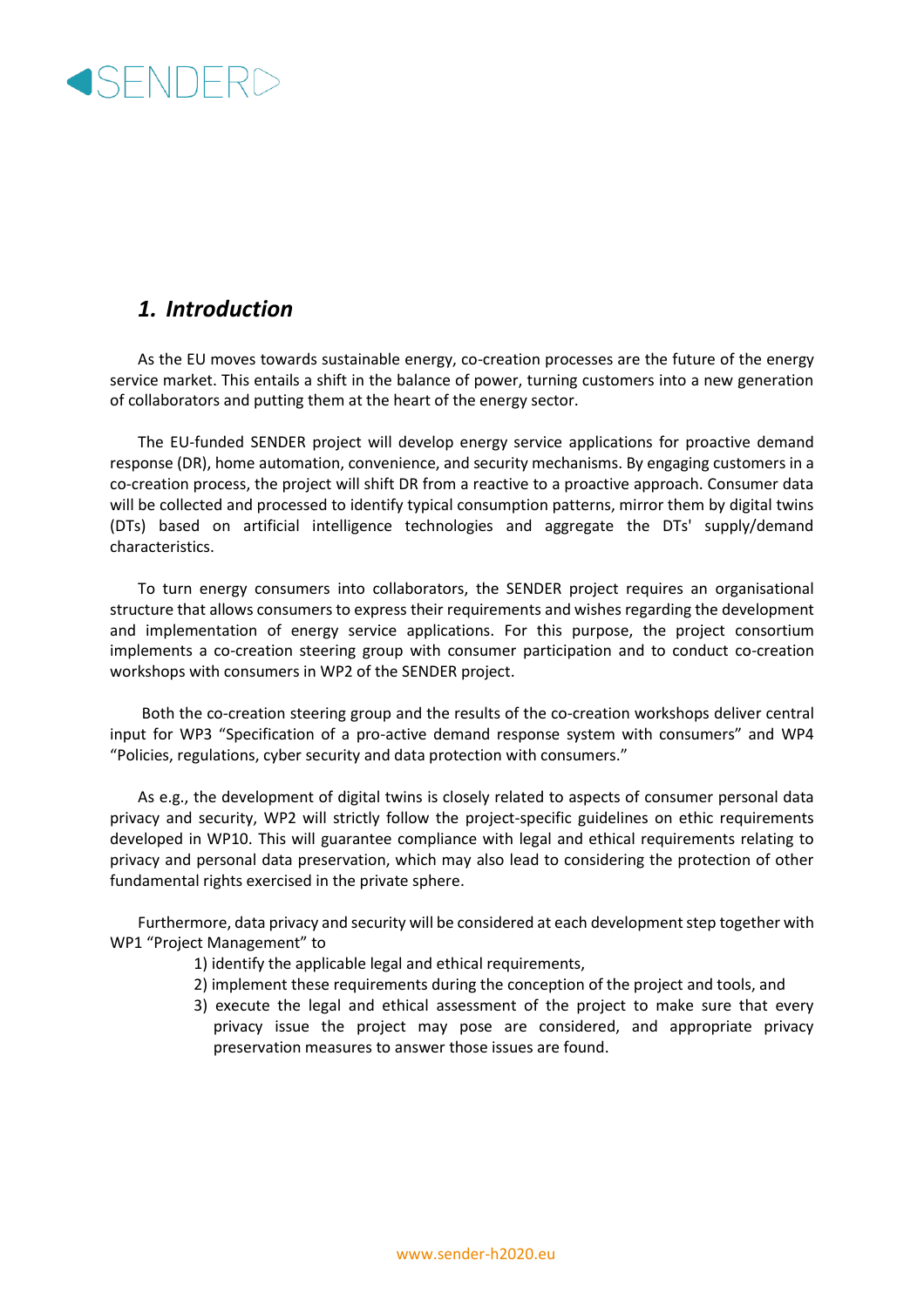## <span id="page-6-0"></span>*2. Deliverable*

### <span id="page-6-1"></span>*2.1. Role of the Co-Creation Steering Group*

The co-creation steering group will be gathered and associated with the project from its beginning. It will consist of at least 12 participants and meet for a full day once per year during the project i.e. 4 times. Due to the global pandemic situation the project consortium decided to alter the initial plan of having face-to-face meetings in Oslo. At least the first co-creation steering group meeting (planned for M6) will be held in an online format.

The role of the group is to

- a) Generate insights on the needs and potentials of demand-side response services and technologies from the points of view of technology and service development, public regulators, and actual end-users.
- b) Provide a multi-perspectivist view on the technical feasibility of energy services to be developed by including stakeholders from the demonstration sites.
- c) Define an initial set of use cases, for example based on IEC 62559-2 and/or IEC TR 62746- 2, during the first co-creation steering group meeting.
- d) Reiterate the use cases following their testing and experiences from the demonstration sites (WP7).

#### <span id="page-6-2"></span>*2.2. Working Format of the Co-Creation Steering Group*

According to the DoA, the SENDER co-creation steering group (CCSG) is expected to consist of at least twelve participants. Since at least the initial CCSG meeting will be held in an online format, the project consortium intends not to exceed this number by far to allow for meaningful discussions.

To reflect the objective to turn energy consumers into collaborators, the core approach of the CCSG is to actively scope end-users requirements and needs regarding the development and implementation of energy service applications.

This will be realized by a format where the energy service solution-providing consortium work package leaders will initially outline the applications they intend to implement during the project lifecycle. Consumers and prosumers will then have the opportunity to provide their comments, remarks and requests for changes regarding the technology partner proposals.

Furthermore, the active involvement of consumers will be fostered by providing them the opportunity to request demonstration site specific "add-ons." The underlying intention is to enrich the demand-side management related services with applications in the fields of home security, supervision, convenience, and assisted living. This will cater for a broader acceptance of the energy service applications as additional consumer value is created by an easier management of relevant parts of daily life.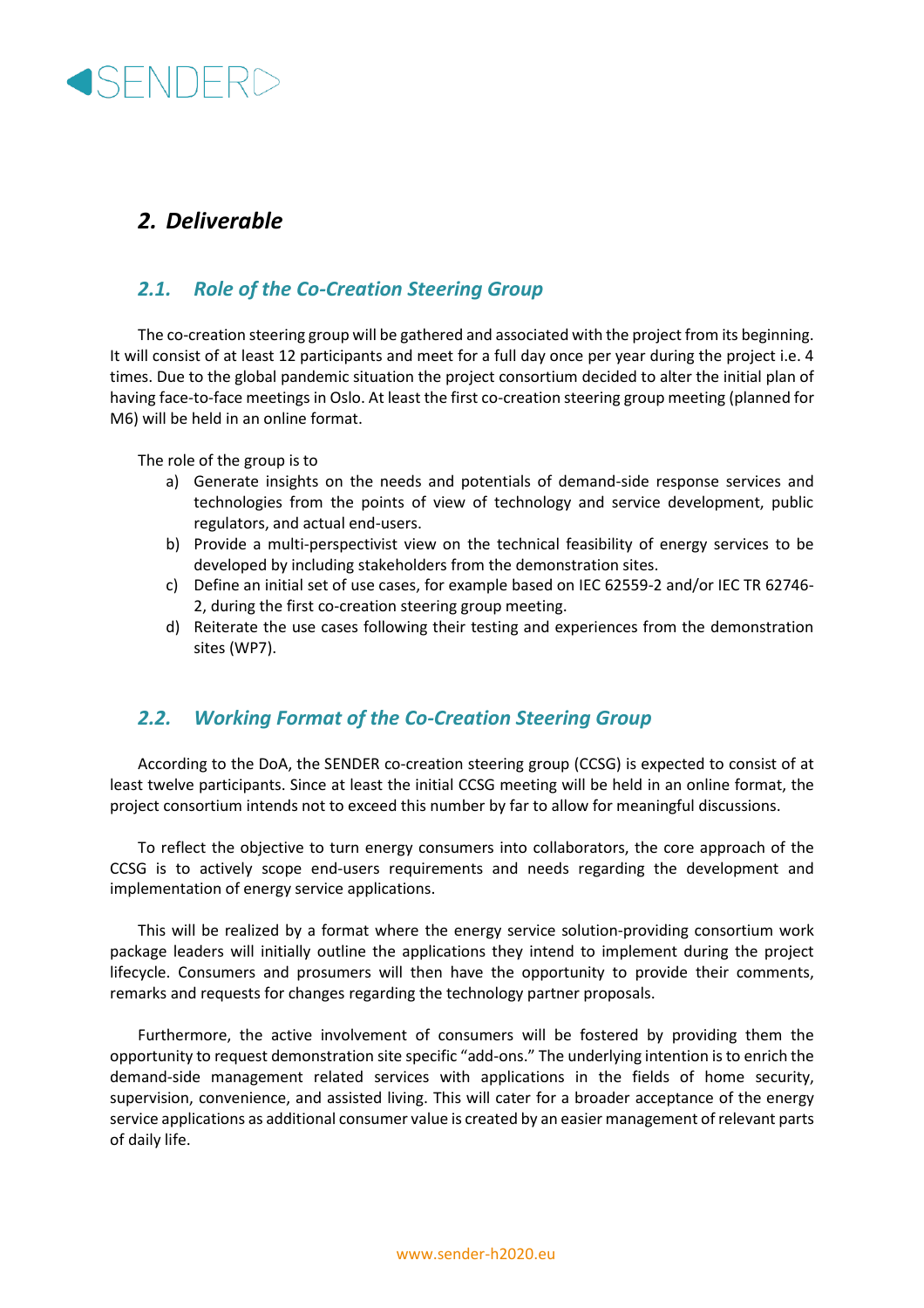

NTNU KULT (Department of Interdisciplinary Studies of Culture) will be responsible for facilitating the co-creation steering group and documenting its outcomes. The demonstration-site owners (ADEE, VTT, WEIZ) and the CCSG as a whole will support TRIALOG in specifying specific use cases. SIN and NTNU KULT will ensure that the CCSG recommendations are communicated to the developers of demonstration sites (WP7) in form of project reports.

#### <span id="page-7-0"></span>*2.3. Core Innovations and Add-ons in the SENDER Project Context*

According to the content of the DoA, the following consumer-relevant deliverables and tasks related to energy service solution are foreseen:

#### **Core innovations**

- Specification of building as a battery (WP3; HPT)
- Definition of consumer patterns and tailored demand response schemes comfort, wellbeing, security (WP5; NTNU)
- Digital twin (WP5; NTNU)
- Load and DER forecasting technologies development (WP6; HPT)
- Demand response profiling and BaaB optimization including smart water heating system (WP6; HPT)
- Open-source software for P2P trading (WP6; HPT)
- Frontend application (WP6; HPT)

#### **Add-ons**

• Specification of smart home IoT supervision package (WP3; HPT)

#### **Implementation**

- API and visualization tool (WP6; HPT)
- Demonstration and monitoring (WP7; ECO)

#### <span id="page-7-1"></span>*2.4. Co-Creation Steering Group Definitive List*

Based on the previous description of the working format of the CCSG and the segmentation of core innovations, add-ons, and implementation-related project consortium activities, the following consortium partners will take part in the CCSG:

- ADEE
- ECO
- HPT
- NTNU
- NTNU KULT
- SIN
- TRIALOG
- WEIZ
- VTT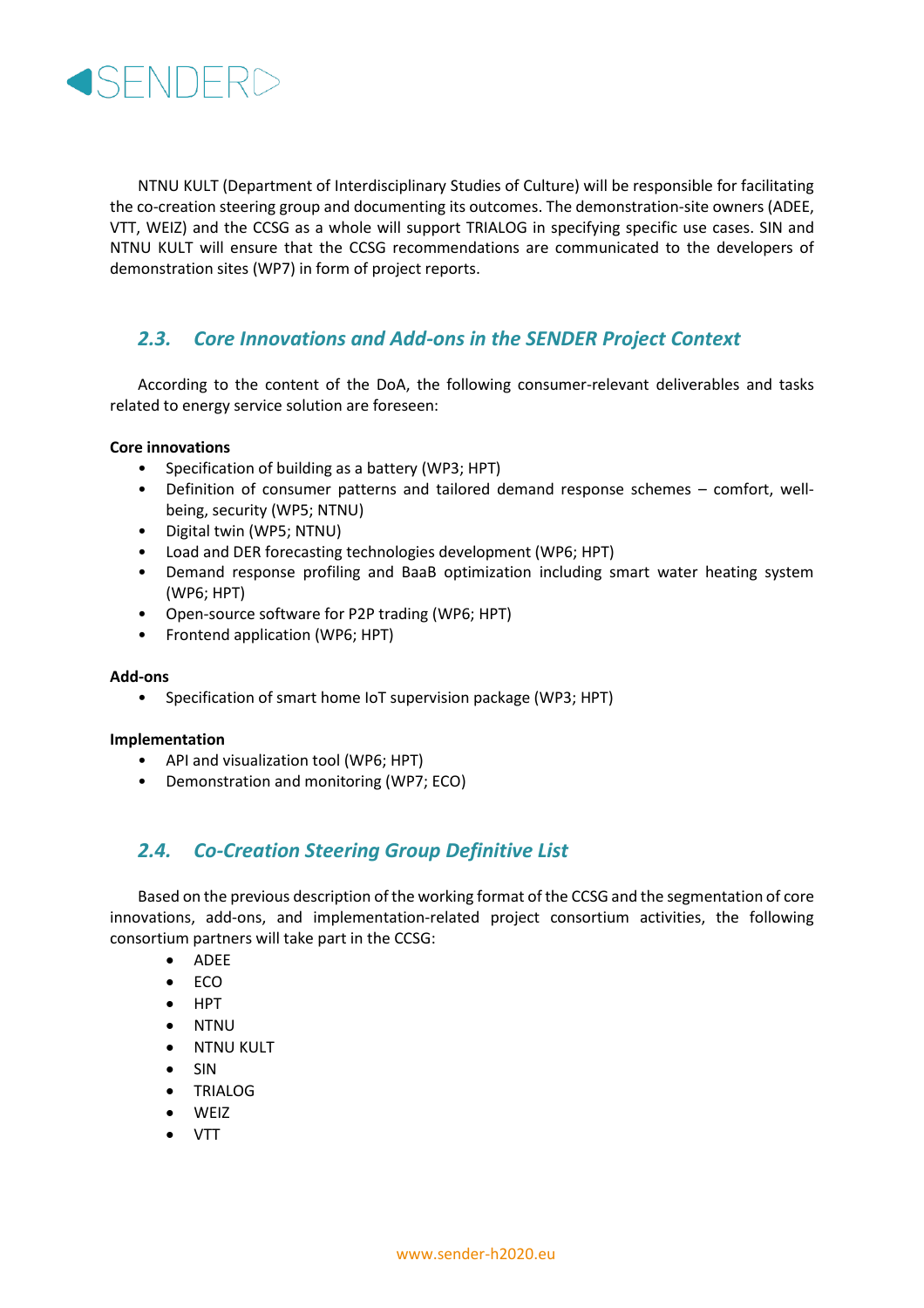

To reflect the end-user engagement, the partners responsible for demonstration sites will recruit two local stakeholders each from the demonstrators to the group. In addition, a broader perspective on the energy service-related requirements of end-users will be provided by the Energy Agency W.E.I.Z. association. The agency has more than 10 years of experience in advisory services for energy consumers, offering on-site inventory analysis and optimization as well as comprehensive renovation concepts for various target groups.

The SENDER domain area for the application of project results is embedded into the broader context of a flexibility market as outlined by the Smart Grid Task Force EG3 report on regulatory recommendations for the deployment of flexibility (see graph).



Graph: Relations Between Market Roles in a Flexibility Market

Therefore, it is essential that DSOs, the second core beneficiary group besides the end-users, are integrated into the CCSG. This objective becomes realized by the active participation of Energienetze Steiermark, the local DSO at the W.E.I.Z. demonstration site. Furthermore, the distribution network at the Alginet demonstration site has a special particularity; it is owned by the end-users through the form of a cooperative. Consequently, the Alginet DSO (ADEE) will provide insights to the CCSG from a distribution system operator perspective. In addition, this demonstration site partner covers the energy cooperative and electricity supplier perspective. Currently, the cooperative supplies 46 million kilowatts of electricity annually by means of 40 centers of transformation.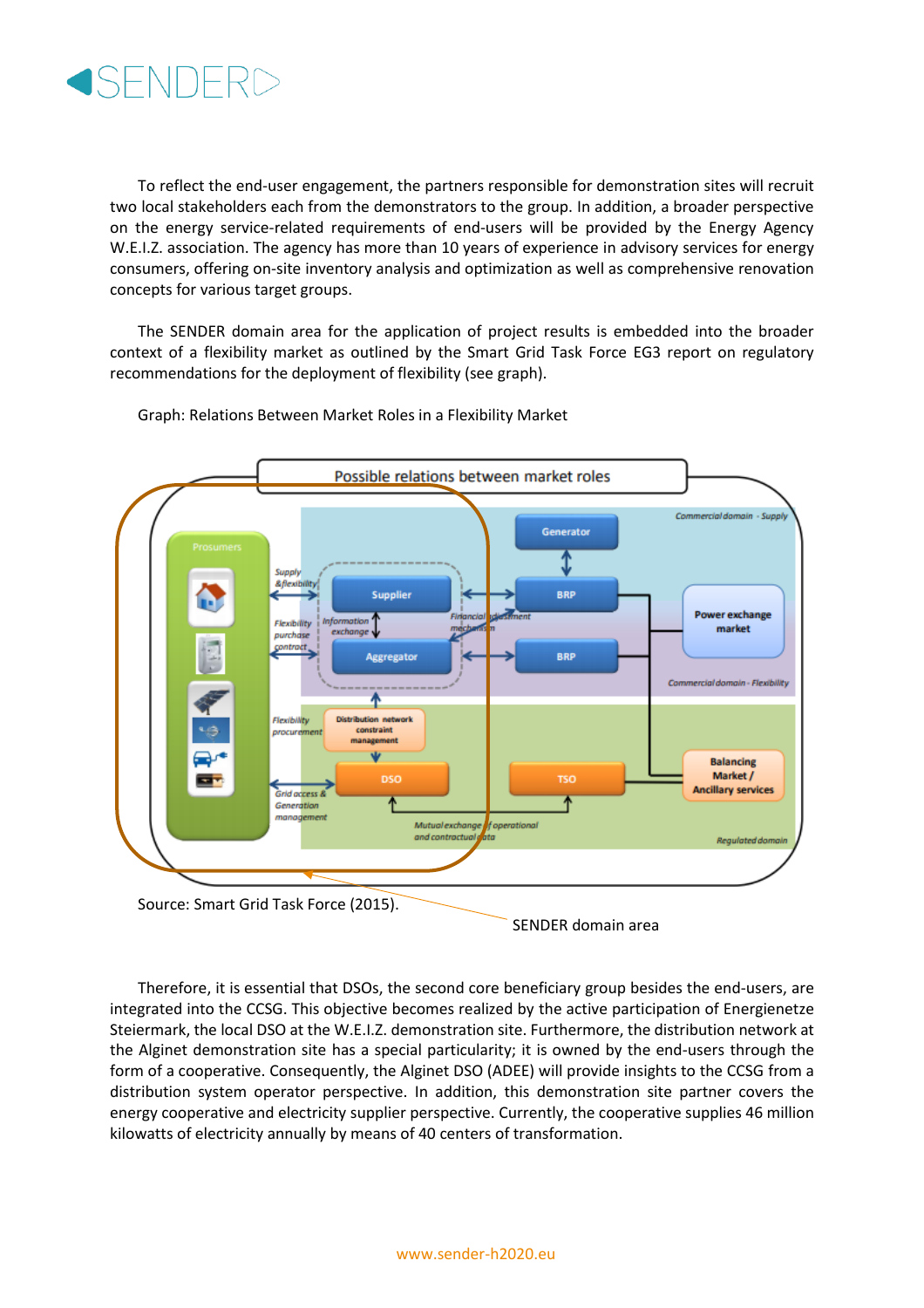

Finally, the aggregator perspective regarding the SENDER use cases to be developed by the CCSG will be reflected by the integration of ENTELIOS into the CCSG. This flexibility provider and aggregator runs its operations in eight European countries. Its CCSG representative is responsible for the companies' European operations and actively involved in European regulatory working groups and associations for market integration of flexibility potentials.

Therefore, the definitive list of the CCSG members and their market roles reads as follows:

| Name                | Demo | <b>WPL</b>         | End-               | Energy | <b>DSO</b> | Supplier | Aggre- | Consumer    |
|---------------------|------|--------------------|--------------------|--------|------------|----------|--------|-------------|
|                     | Site | Tech-              | <b>Users</b>       | Coop.  |            |          | gator  | Association |
|                     |      | nology             |                    |        |            |          |        |             |
| Consortium          |      |                    |                    |        |            |          |        |             |
| <b>ADEE</b>         | X    |                    |                    | X      | X          | X        |        |             |
| Alma Solar          |      |                    |                    |        |            |          |        |             |
| ECO                 |      | X                  |                    |        |            |          |        |             |
| Aniol Esquerra      |      |                    |                    |        |            |          |        |             |
| <b>HPT</b>          |      | X                  |                    |        |            |          |        |             |
| Giorgos Pitsiladis  |      |                    |                    |        |            |          |        |             |
| <b>NTNU</b>         |      | $\pmb{\mathsf{X}}$ |                    |        |            |          |        |             |
| Pedro Crespo        |      |                    |                    |        |            |          |        |             |
| <b>VTT</b>          | X    |                    |                    |        |            |          |        |             |
| Matti Aro           |      |                    |                    |        |            |          |        |             |
| WEIZ                | X    |                    |                    |        |            |          |        |             |
| Andrea Dornhofer    |      |                    |                    |        |            |          |        |             |
| Support             |      |                    |                    |        |            |          |        |             |
| <b>NTNU KULT</b>    |      |                    |                    |        |            |          |        |             |
| W. Throndsen        |      |                    |                    |        |            |          |        |             |
| <b>SIN</b>          |      |                    |                    |        |            |          |        |             |
| Christian Kunze     |      |                    |                    |        |            |          |        |             |
| <b>TRIALOG</b>      |      |                    |                    |        |            |          |        |             |
| Estibaliz<br>Arzoz- |      |                    |                    |        |            |          |        |             |
| Fernandez           |      |                    |                    |        |            |          |        |             |
| <b>External</b>     |      |                    |                    |        |            |          |        |             |
| End-users AT (2)    |      |                    | Χ                  |        |            |          |        |             |
| End-users ES (2)    |      |                    | Χ                  |        |            |          |        |             |
| End-users FI (2)    |      |                    | $\pmb{\mathsf{X}}$ |        |            |          |        |             |
| Energienetze        |      |                    |                    |        | X          |          |        |             |
| Steiermark AT       |      |                    |                    |        |            |          |        |             |
| Gregor Taljan       |      |                    |                    |        |            |          |        |             |
| <b>ENTELIOS</b>     |      |                    |                    |        |            |          | X      |             |
| Andreas Flamm       |      |                    |                    |        |            |          |        |             |
| Agency<br>Energy    |      |                    |                    |        |            |          |        | X           |
| <b>WEIZ AT</b>      |      |                    |                    |        |            |          |        |             |
| Monika Poglitsch    |      |                    |                    |        |            |          |        |             |
| Väre FI             |      |                    |                    |        |            | X        |        |             |
| Antti Martikainen   |      |                    |                    |        |            |          |        |             |
| Jussa Nieminen      |      |                    |                    |        |            |          |        |             |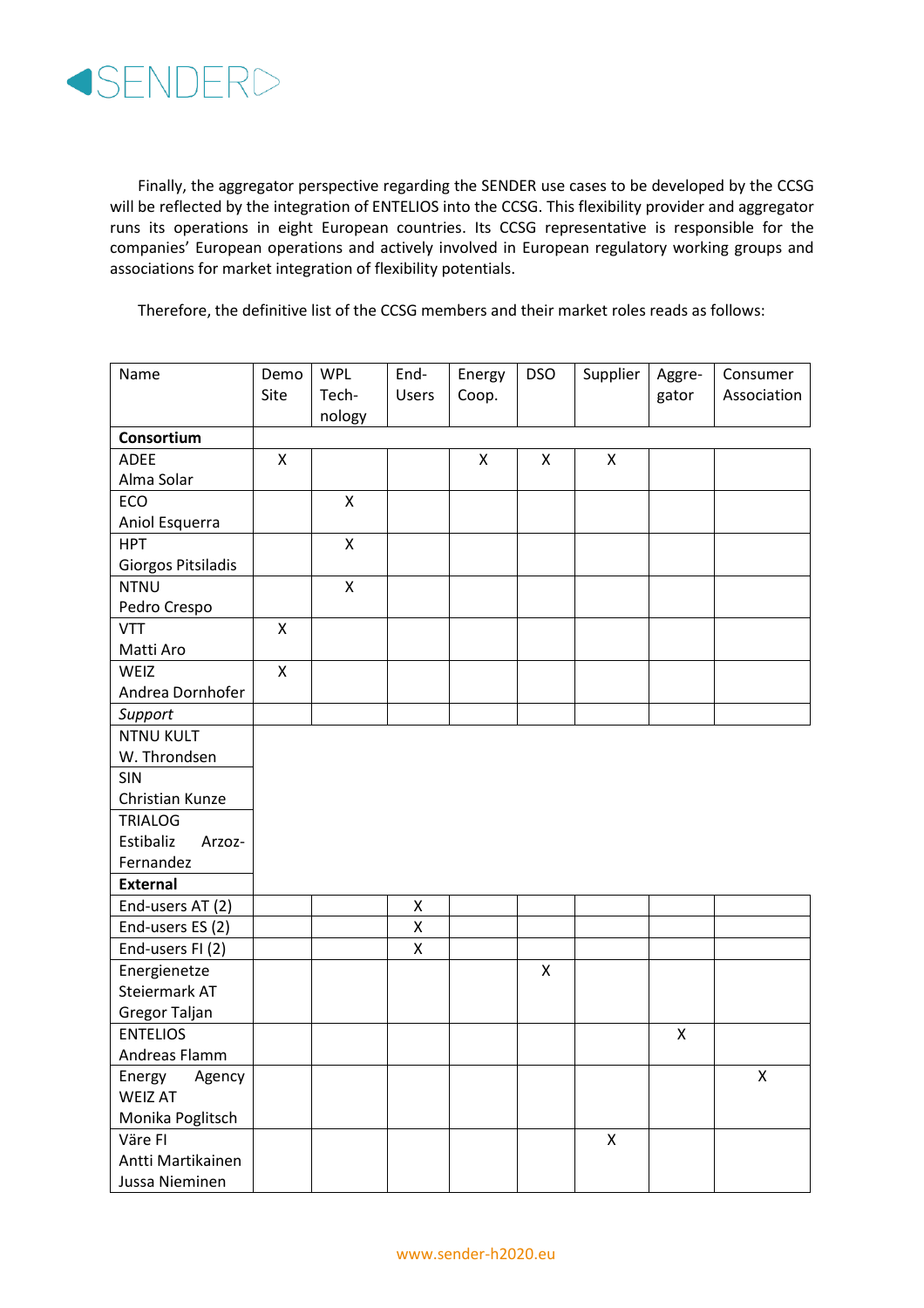

To ensure complete compliance of the use cases developed by the CCSG there will be a close interaction with WP1 "Project Management" as outlined in the introduction. Aspects of data privacy, ethics, and regulatory restrictions, will be evaluated in terms of their compliance with the insights generated within the following deliverables:

- Data Management Plan (D4.1; TRIALOG)
- Security and privacy protection action plan and results (D4.2; TRIALOG)
- Regulation and policy analysis report (D.4.3; FHOOE)
- Human ethics, processing of personal data, trustworthy and ethical AI (D.10.1-3; SIN).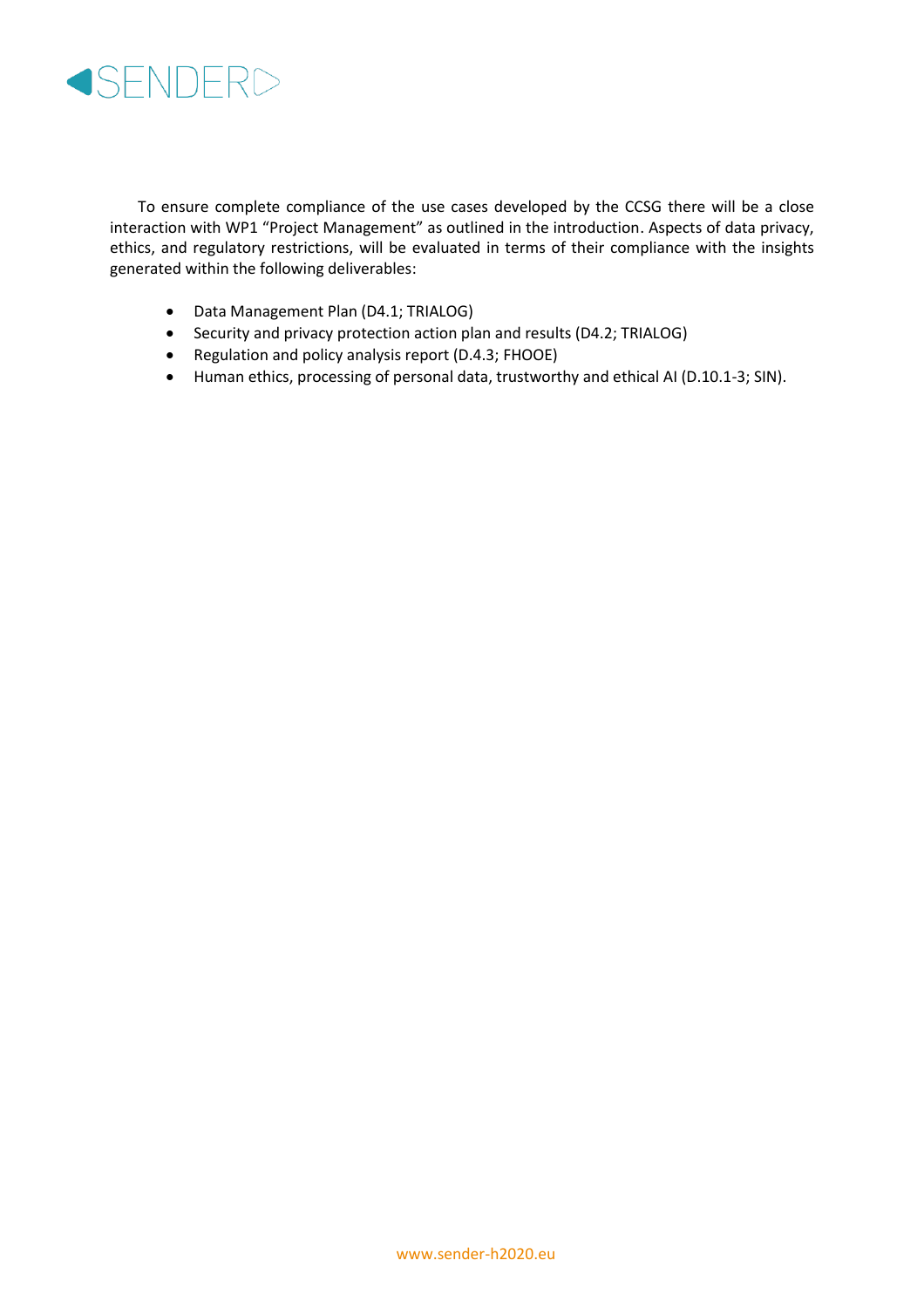### <span id="page-11-0"></span>*3. Non-Disclosure Agreement for External CCSG Participants*

Confidentiality is an extremely important issue for participants in R&D projects, from the settingup (even during earliest discussions on the assessment of participation), to the implementation and exploitation phases. External participants, which are not part of the project consortium, will be invited to join the CCSG. Therefore, the project coordinator intends to sign the following non-disclosure agreement with the external parties to protect confidential/restricted project information from unintended use.

#### **MUTUAL NON-DISCLOSURE AGREEMENT<sup>1</sup>**

THIS AGREEMENT [the Agreement] is entered into on this [insert number of day] day of [insert Month and Year] by and between:

1. [Insert official name of the potential partner or participant], having its registered office or based in [insert the Legal Address of the Entity] hereinafter referred to as […] and

2. Smart Innovation Norway, having its registered office in Håkon Melbergs vei 16, 1783, Halden, NORWAY hereinafter referred to as SIN on behalf of the consortium partners of the project SENDER that has received funding from the European Union's Horizon 2020 research and innovation program under grant agreement No 957755.

WHEREAS: The Parties hereto desire to enter into a partnership for the purpose of participating in a Co-Creation Steering Group for the project "SENDER" that has received funding from the European Union's Horizon 2020 research and innovation program under grant agreement No 957755.

Throughout the aforementioned discussions, Parties may share between themselves proprietary information or Confidential Information under the terms and covenants set forth below.

THE PARTIES HERETO AGREE AS FOLLOWS:

#### **1. Confidential Information**

1.1 For the purposes of this Agreement, Confidential Information means any data or information that is proprietary to or possessed by a Party and not generally known to the public or that has not yet been revealed, whether in tangible or intangible form, whenever and however disclosed, including, but not limited to: (i) any scientific or technical information, invention, design, process, procedure, formula, improvement, technology or method; (ii) any concepts, samples, reports, data, know-how, works-in-progress, designs, drawings, photographs, development tools, specifications, software programs, source code, object code, flow charts, and databases; (iii) any marketing strategies, plans, financial information, or projections, operations, sales estimates, business plans and performance results relating to the Party's past, present or future business activities, or those of its affiliates, subsidiaries and affiliated companies; (iv) trade secrets; plans for products or services, and customer or supplier lists; (v) any other information that should reasonably be recognised as Confidential Information by the Parties.

<sup>&</sup>lt;sup>1</sup> This NDA is based on the corresponding European IPR Helpdesk (2014) template.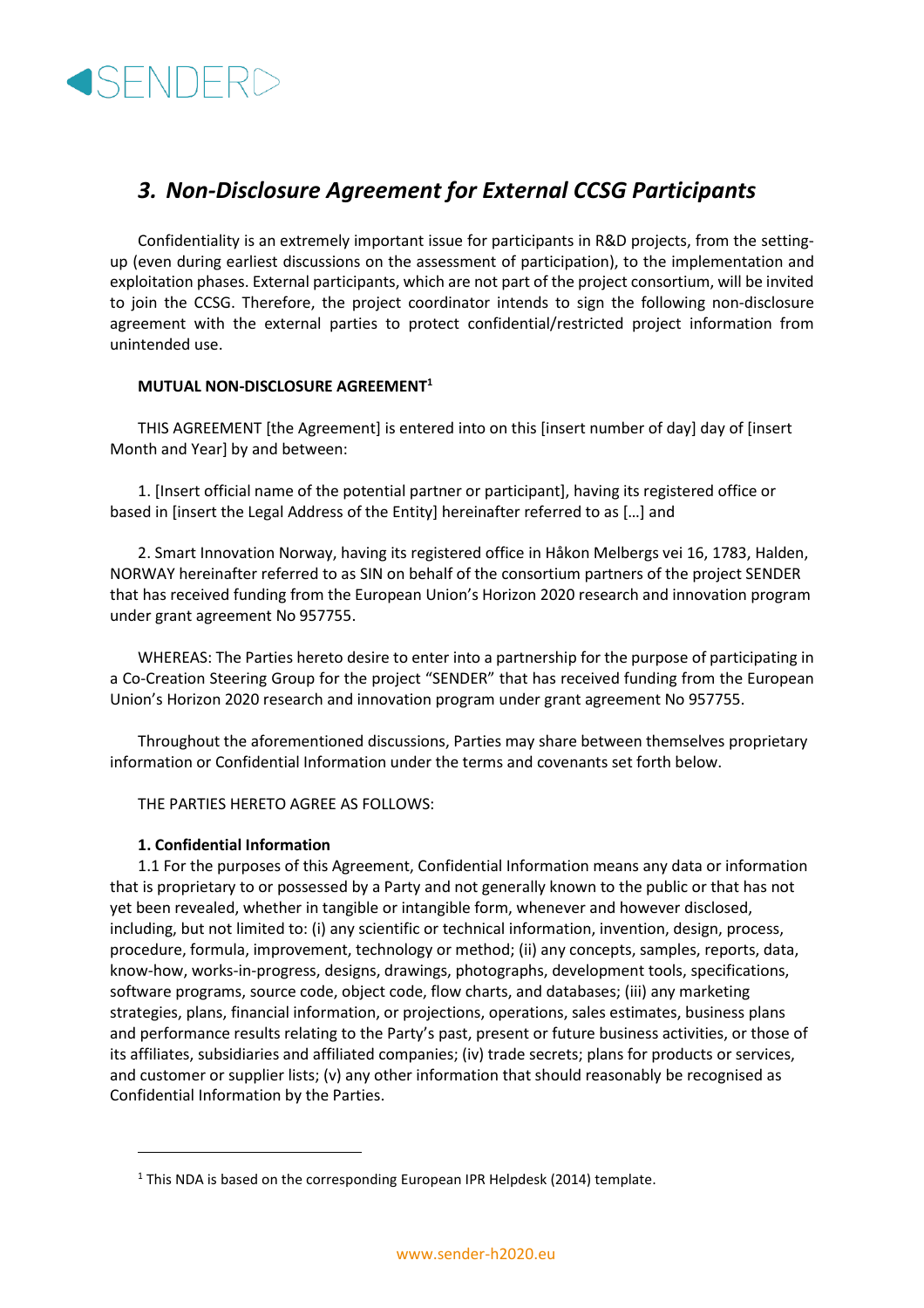1.2 The Parties agree hereby that Confidential Information needs not to be novel, unique, patentable, copyrightable or constitutes a trade secret in order to be designated Confidential Information and therefore protected.

1.3 Confidential Information shall be identified either by marking it, in the case of written materials, or, in the case of information that is disclosed orally or written materials that are not marked, by notifying the other Party of the confidential nature of the information. Such notification shall be done orally, by e-mail or written correspondence, or via other appropriate means of communication.

1.4 The Parties hereby acknowledge that the Confidential Information proprietary to each Party has been developed and obtained through great efforts and shall be regarded and kept as Confidential Information.

1.5 For the purposes of this Agreement, the Party which discloses Confidential Information within the terms established hereunder to the other Party shall be regarded as the Disclosing Party. Likewise the Party which receives the disclosed Confidential Information shall be regarded as the Receiving Party.

1.6 Notwithstanding the aforementioned, Confidential Information shall exclude information that: (i) is already in the public domain at the time of disclosure by the Disclosing Party to the Receiving Party or thereafter enters the public domain without any breach of the terms of this Agreement; (ii) was already known by the Receiving Party before the moment of disclosure (under evidence of reasonable proof or written record of such disclosure); (iii) is subsequently communicated to the Receiving Party without any obligation of confidence from a third party who is in lawful possession thereof and under no obligation of confidence to the Disclosing Party; (iv) becomes publicly available by other means than a breach of the confidentiality obligations by the Receiving Party (not through fault or failure to act by the Receiving Party); (v) is or has been developed independently by employees, consultants or agents of the Receiving Party (proved by reasonable means) without violation of the terms of this Agreement or reference or access to any Confidential Information pertaining to the Parties.

#### **2. Purpose of the Disclosure of Confidential Information**

The Parties will enter into a partnership for the purpose of participating in a Co-Creation Steering Group for the project "SENDER" that has received funding from the European Union's Horizon 2020 research and innovation program under grant agreement No 957755.

#### **3. Undertakings of the Parties**

3.1 In the context of discussions, preparations or negotiations, the Disclosing Party may disclose Confidential Information to the Receiving Party. The Receiving Party agrees to use the Confidential Information solely in connection with purposes contemplated between the Parties in this Agreement and not to use it for any other purpose or without the prior written consent of the Disclosing Party.

3.2 The Receiving Party will not disclose and will keep confidential the information received, except to its employees, representatives or agents who need to have access to the Confidential Information for the purpose of carrying out their duties in connection with the permitted purposes specified in clause 2. The Receiving Party will inform them about the confidential quality of the information provided and will ensure that their agreement is obtained to keep it confidential on the same terms as set forth in this Agreement. Hence the Receiving Party will be responsible for ensuring that the obligations of confidentiality and non-use contained herein will be strictly observed and will assume full liability for the acts or omissions made for its personnel representatives or agents.

3.3 The Receiving Party will use the Confidential Information exclusively for the permitted purpose stated in clause 2 and not use the information for its own purposes or benefit.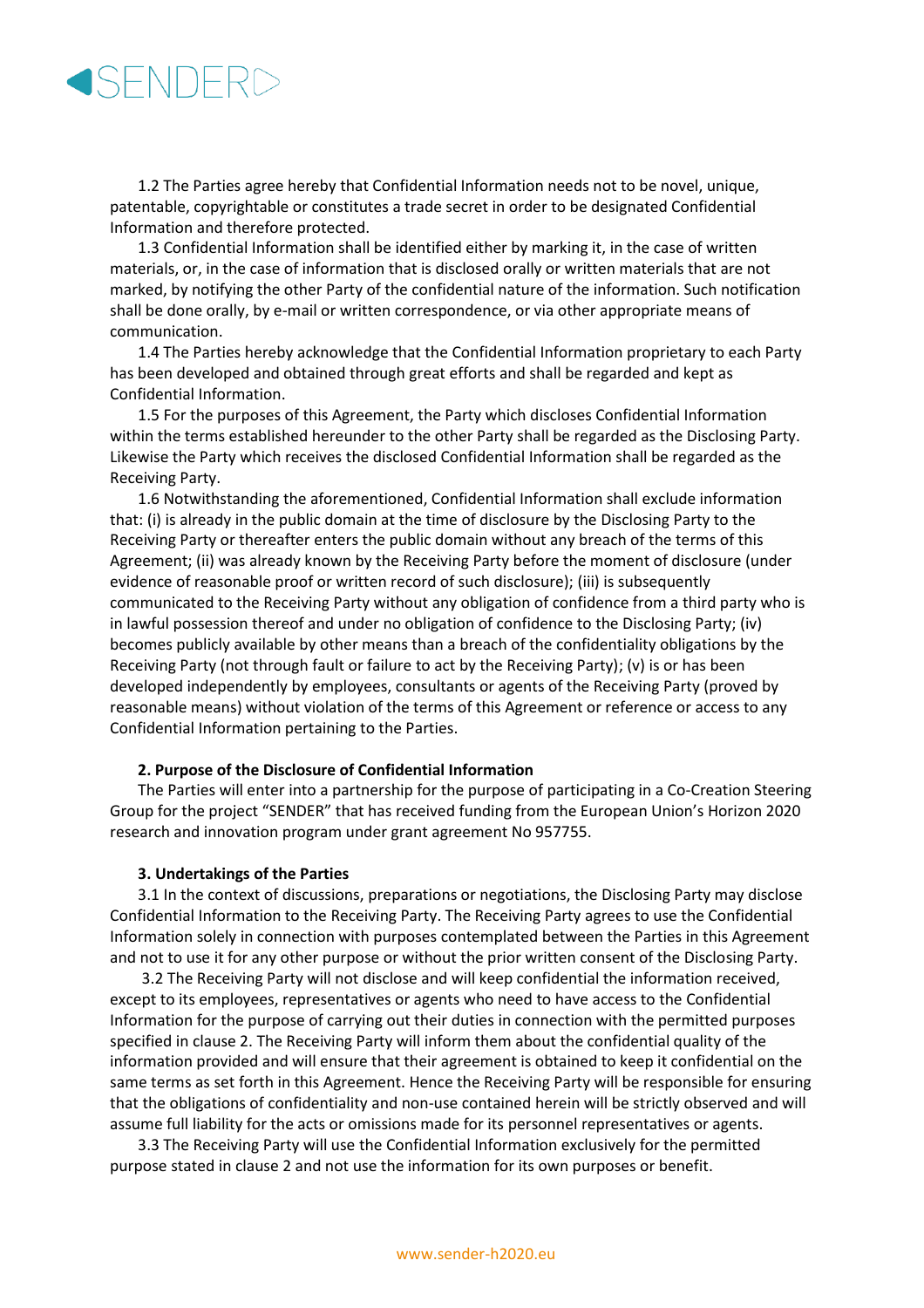3.4 The Receiving Party will not disclose any Confidential Information received to any third parties, except as otherwise provided for herein.

3.5 The Parties shall treat all Confidential Information with the same degree of care as it accords to its own Confidential Information.

3.6 All Confidential Information disclosed under this Agreement shall be and remain the property of the Disclosing Party and nothing contained in this Agreement shall be construed as granting or conferring any rights to such Confidential Information on the other Party. Principally, nothing in this Agreement shall be deemed to grant to the Receiving Party a licence expressly or by implication under any patent, copyright or other intellectual property right. The Receiving Party hereby acknowledges and confirms that all existing and future intellectual property rights related to the Confidential Information are exclusive titles of the Disclosing Party. For the sake of clarity based in reciprocity and good faith of the Parties, the Receiving Party will not apply for or obtain any intellectual property protection in respect of the Confidential Information received. Likewise any modifications and improvements thereof by the Receiving Party shall be the sole property of the Disclosing Party.

3.7 The Receiving Party shall promptly return or destroy all copies (in whatever form reproduced or stored), including all notes and derivatives of the Confidential Information disclosed under this Agreement, upon the earlier of (i) the completion or termination of the dealings contemplated in this Agreement; (ii) or the termination of this Agreement; (iii) or at the time the Disclosing Party may request it to the Receiving Party.

3.8 Notwithstanding the foregoing, the Receiving Party may retain such of its documents as required to comply with mandatory law, provided that such Confidential Information or copies thereof shall be subject to an indefinite confidentiality obligation.

3.9 In the event that the Receiving Party is asked to communicate the Confidential Information to any judicial, administrative, regulatory authority or similar or obliged to reveal such information by mandatory law, it shall notify promptly the Disclosing Party of the terms of such disclosure and will collaborate to the extent practicable with the Disclosing Party in order to comply with the order and preserve the confidentiality of the Confidential Information.

3.10 The Parties agree that the Disclosing Party will suffer irreparable damage if its Confidential Information is made public, released to a third party, or otherwise disclosed in breach of this Agreement and that the Disclosing Party shall be entitled to obtain injunctive relief against a threatened breach or continuation of any such breach and, in the event of such a breach, an award of actual and exemplary damages from any court of competent jurisdiction.

3.11 The Receiving Party shall immediately notify the Disclosing Party upon becoming aware of any breach of confidence by anybody to whom it has disclosed the Confidential Information and give all necessary assistance in connection with any steps which the Disclosing Party may wish to take prevent, stop or obtain compensation for such a breach or threatened breach.

3.12 The Confidential Information subject to this Agreement is made available "as such" and no warranties of any kind are granted or implied with respect to the quality of such information including, but not limited to, its applicability for any purpose, noninfringement of third party rights, accuracy, completeness or correctness.

3.13 Neither Party is under any obligation under this Agreement to disclose any Confidential Information it chooses not to disclose. Further, neither Party shall have any liability to the other Party resulting from any use of the Confidential Information except with respect to disclosure of such Confidential Information in violation of this Agreement.

3.14 Nothing in this Agreement shall be construed to constitute an agency, partnership, joint venture, or other similar relationship between the Parties.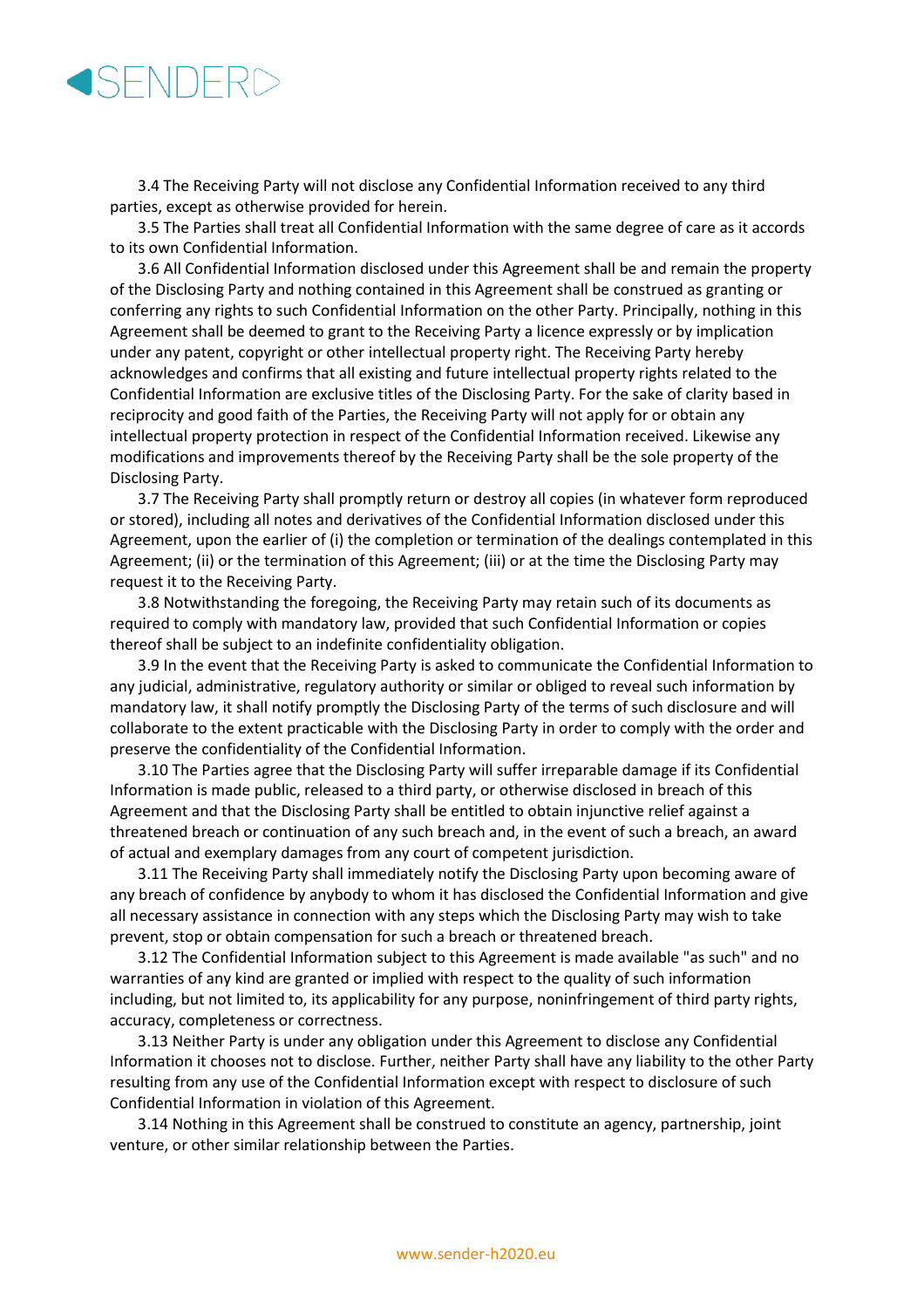

#### **4. Miscellaneous**

4.1 Duration and Termination

4.1.1 This Agreement shall remain in effect for a term of [number of months or years]. Notwithstanding the foregoing, the Receiving Party's duty to hold in confidence Confidential Information that was disclosed during the term shall remain in effect indefinitely, save otherwise agreed.

4.2 Applicable Law and Jurisdiction

This Agreement shall be construed and interpreted by the laws of Norway. The court of Oslo, Norway shall have jurisdiction.

4.3 Validity

If any provisions of this Agreement are invalid or unenforceable, the validity of the remaining provisions shall not be affected. The Parties shall replace the invalid or unenforceable provision by a valid and enforceable provision that will meet the purpose of the invalid or unenforceable provision as closely as possible.

4.4 Subsequent Agreements

Ancillary agreements, amendments or additions hereto shall be made in writing.

4.5 Communications

Any notices or communications required between the Parties shall be delivered by hand, e-mail, or mailed by registered mail to the address of the other Party as indicated above. Any subsequent modification of a Party's address should be reasonably communicated in advance to the effect of this Agreement.

#### **5. Competition**

The receipt of Confidential Information pursuant to this Agreement will not prevent or in any way limit either Party from developing, making or marketing products or services that are or may be competitive with the products or services of the other; or providing products or services to others who compete with the other Party; as long as those results have not become from a breach of this Agreement.

IN WITNESS WHEREOF, the Parties hereto have caused this Mutual Non-Disclosure Agreement to be executed as of the date stated above.

FOR SMART INNOVATION NORWAY Dieter Hirdes Head of Research and Innovation

FOR [insert name of participant or potential or current partner] [insert name of representative] [insert title]

Done at [place] on [date]